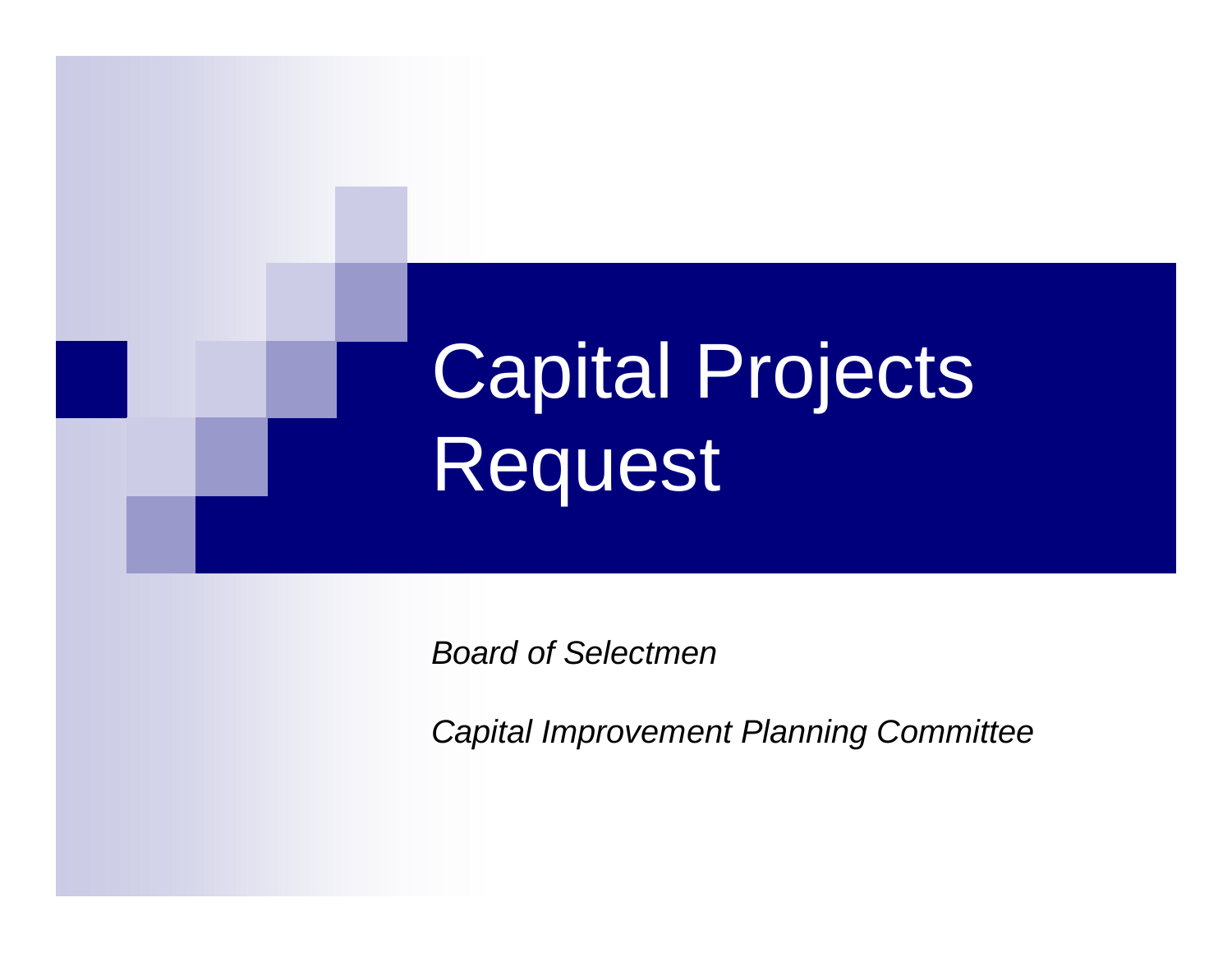## Why We're Here:

- F. There are substantial & critical building maintenance & repair issues in virtually every Town & School building
	- □ Code & safety issues, HVAC systems, building envelope needs, required accessibility, etc.
- Follow-up on 2007 Capital Priorities Forums & efforts which involved School & Town officials
- **Professional cost estimate =**  $$26.0+$  **million in repairs, not** including full amount for the Henry T. Wing School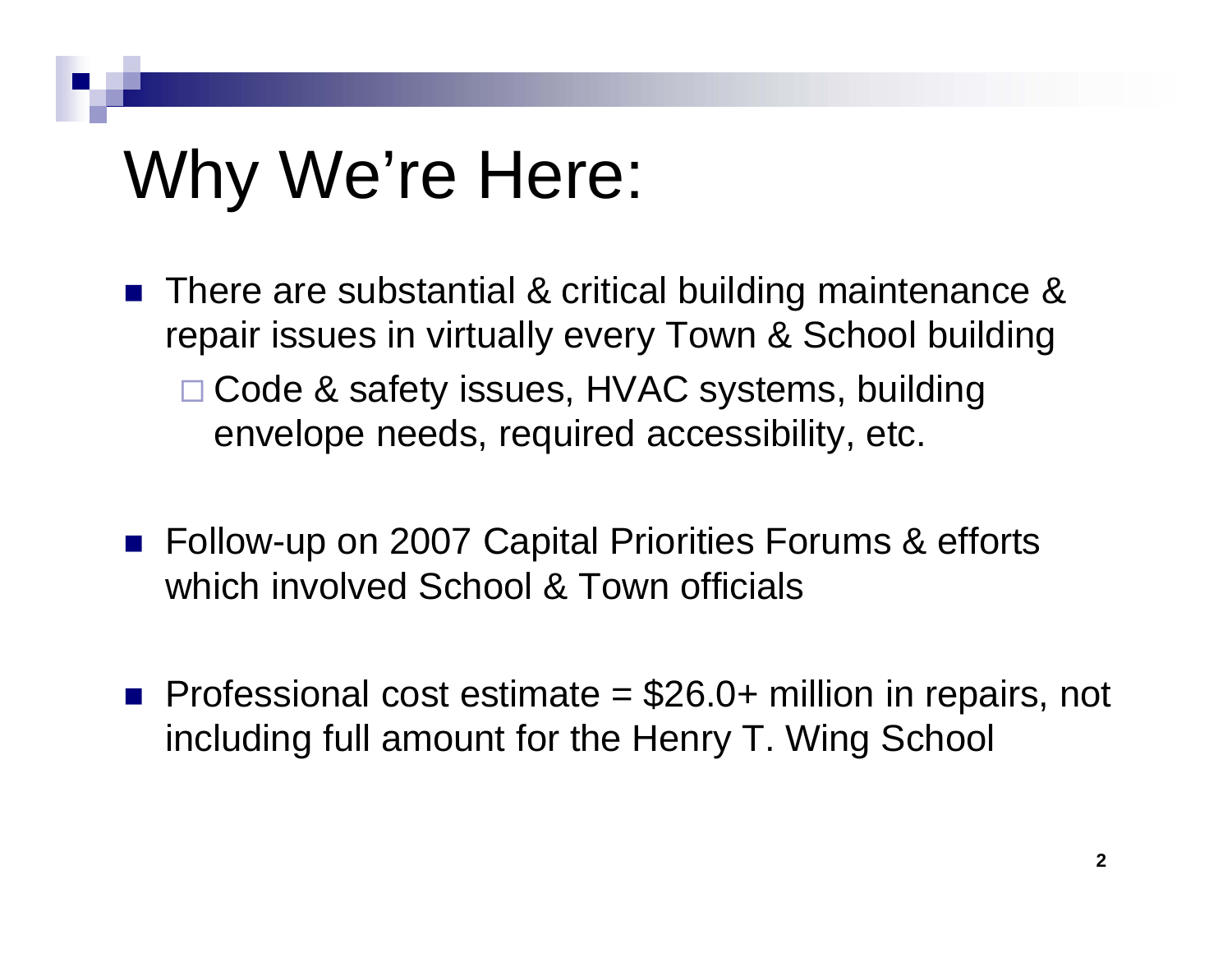## Why We're Here:

- CIPC reduced and prioritized the list to just under \$5.5 million based on the following criteria:
	- $\square$  Is the building essential?
	- □ Safety & Code issues
	- □ Structural / Functional Integrity
	- $\square$  Do the recommended repairs reasonably extend the life of the building?
- **Critical to address these basic needs now**  $-$  if not, the cost and size of the problems will increase tremendously over time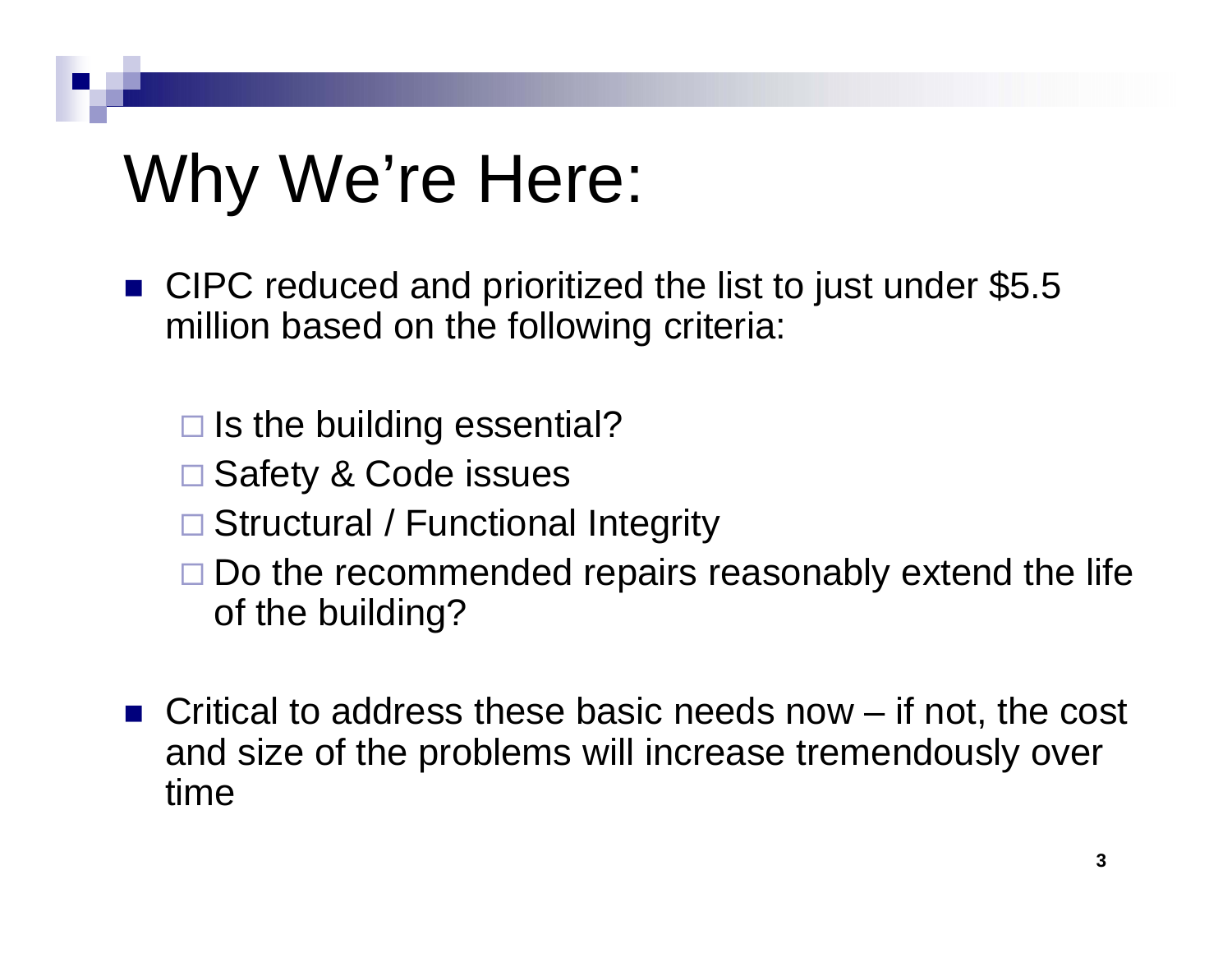## 1. Fire Dept HQ

- **Exterior envelope of building**
- **Garage doors**
- **Example 11 Living quarters & air quality improvements**
- Egress
- Asbestos abatement
- **Study needs of new public safety building**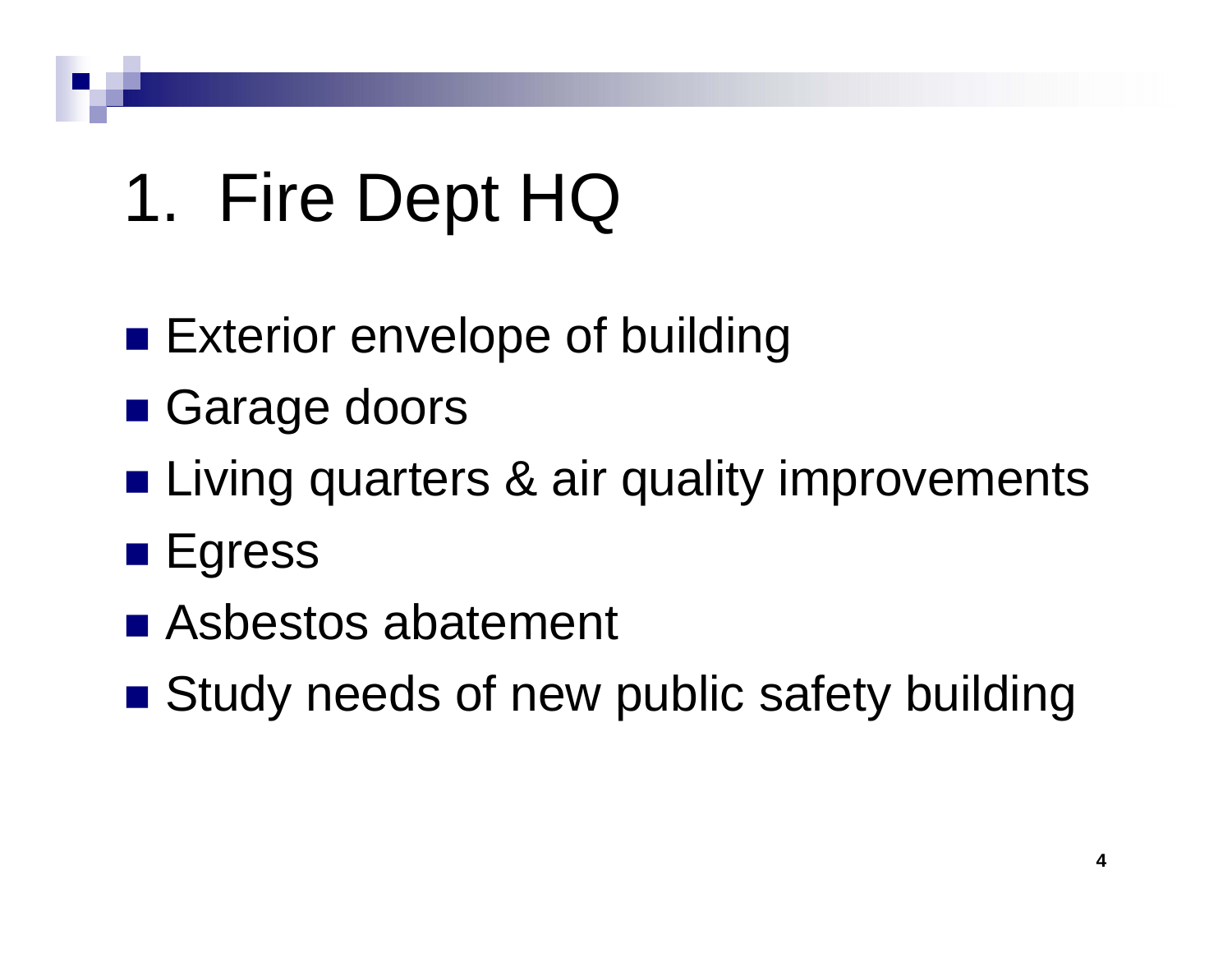### 2. Fire Station # 3 – Forestdale

**<u>■</u>** Insulation

#### ■ Roof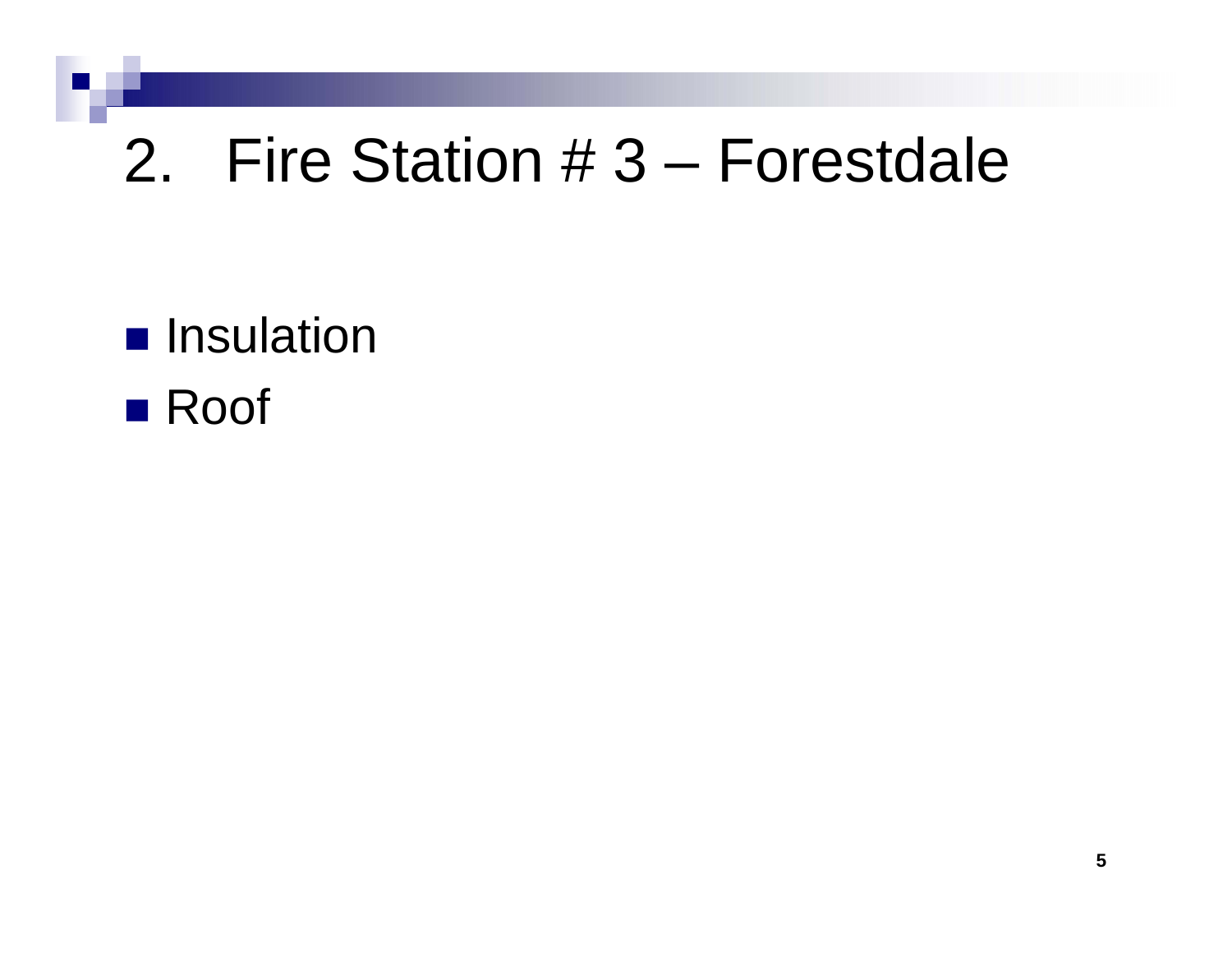## 3. Police Station

**Exterior envelope** □ Trim **□ Gutters** Windows **□Masonry**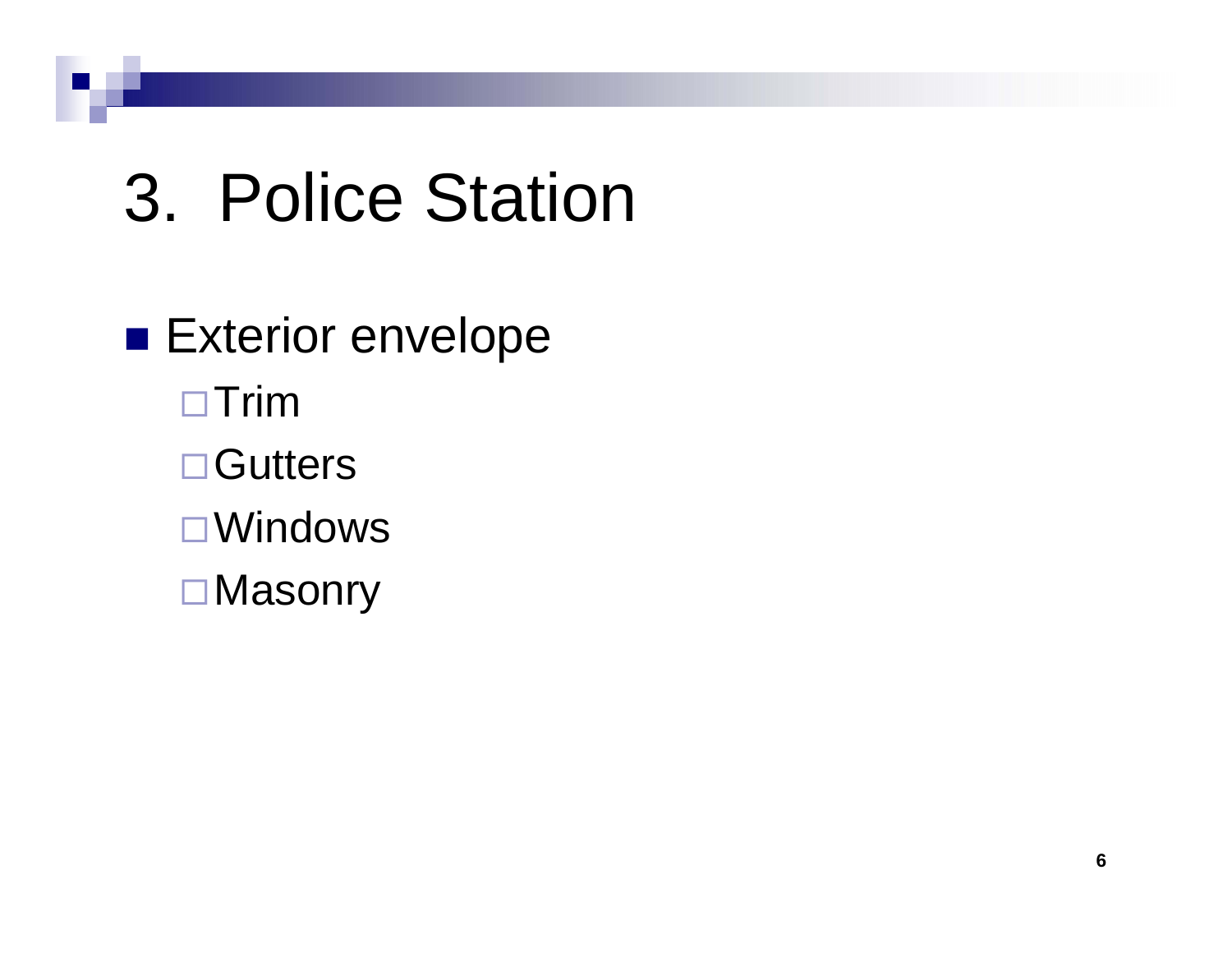## 4. Jan Sebastian Dr. Offices

**Exterior envelope**  $\Box$ Trim Windows□Doors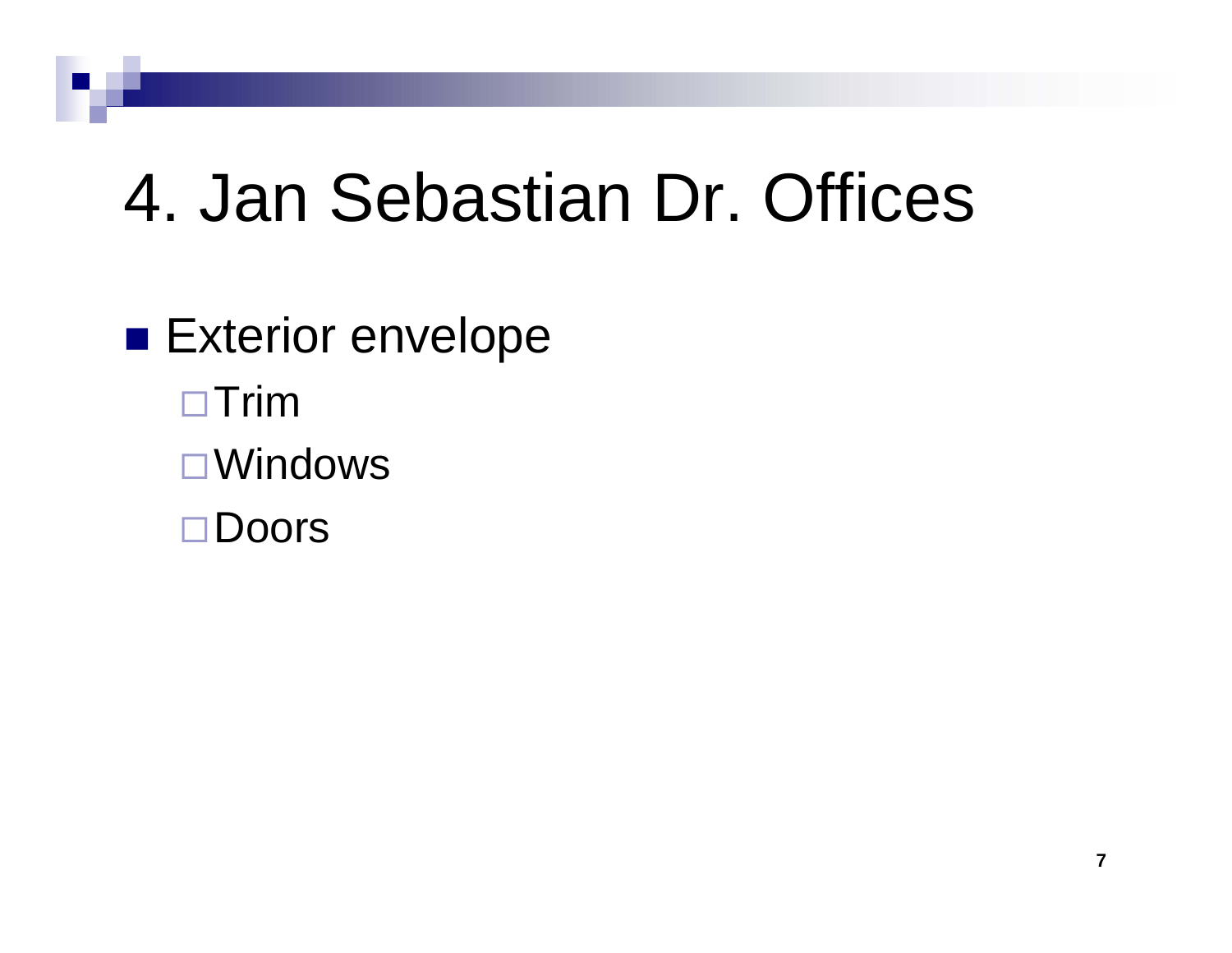### 5. Human Services Bldg (COA)

### **Exterior envelope**

- $\Box$ Trim
- Windows
- Doors
- Alarm system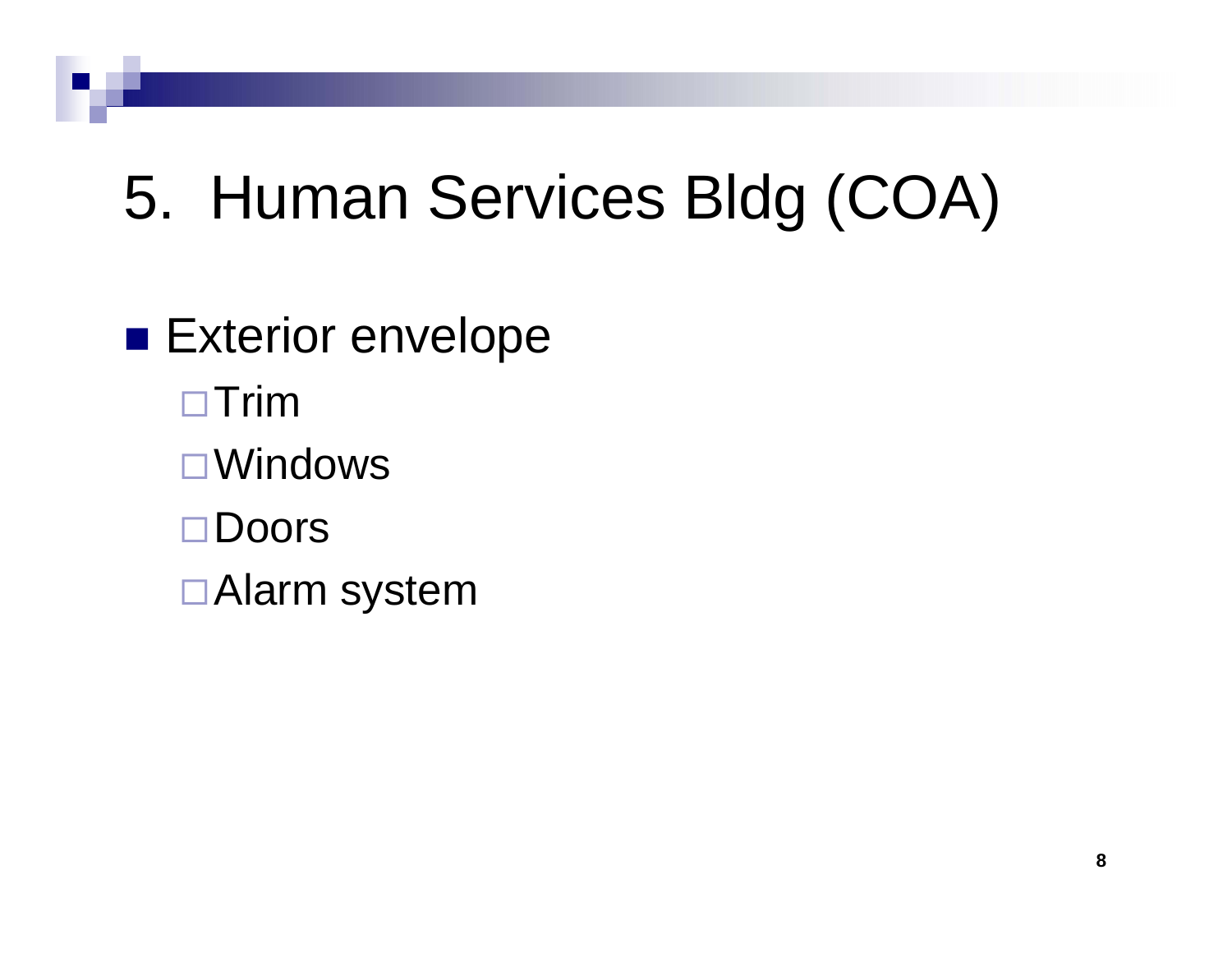# 6. DPW Building

### ■ Paint

- Rust repair
- Waste oil heating system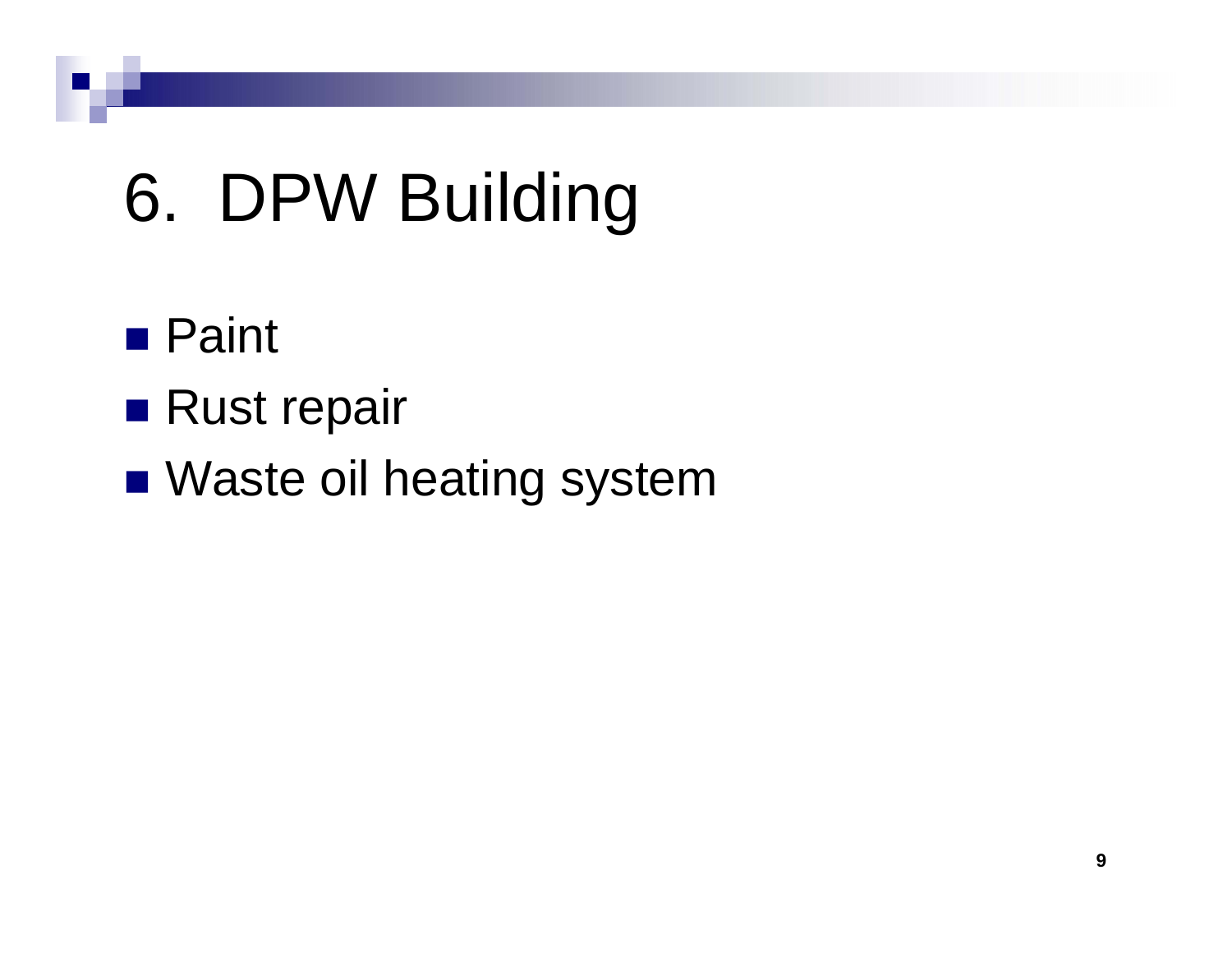# 7. Library

#### **HVAC** system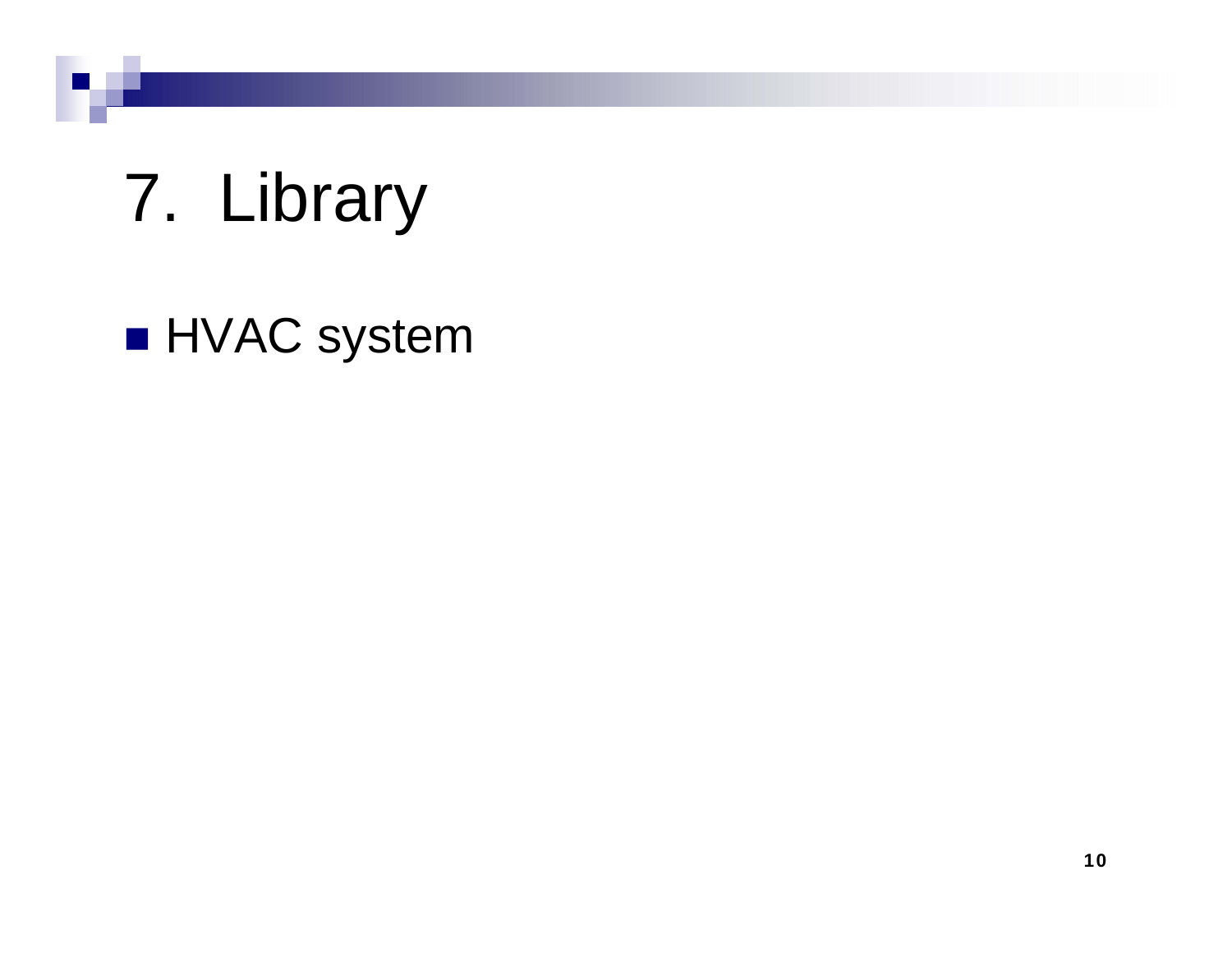### 8. Forestdale & Oak Ridge Schools

### **■ Roofs**

- **Nindow repair** 
	- □ Poor design
	- □ Too large
- Potential for approx 40% School Building Authority Reimbursement
	- □ Full funding required up-front for subsequent reimbursement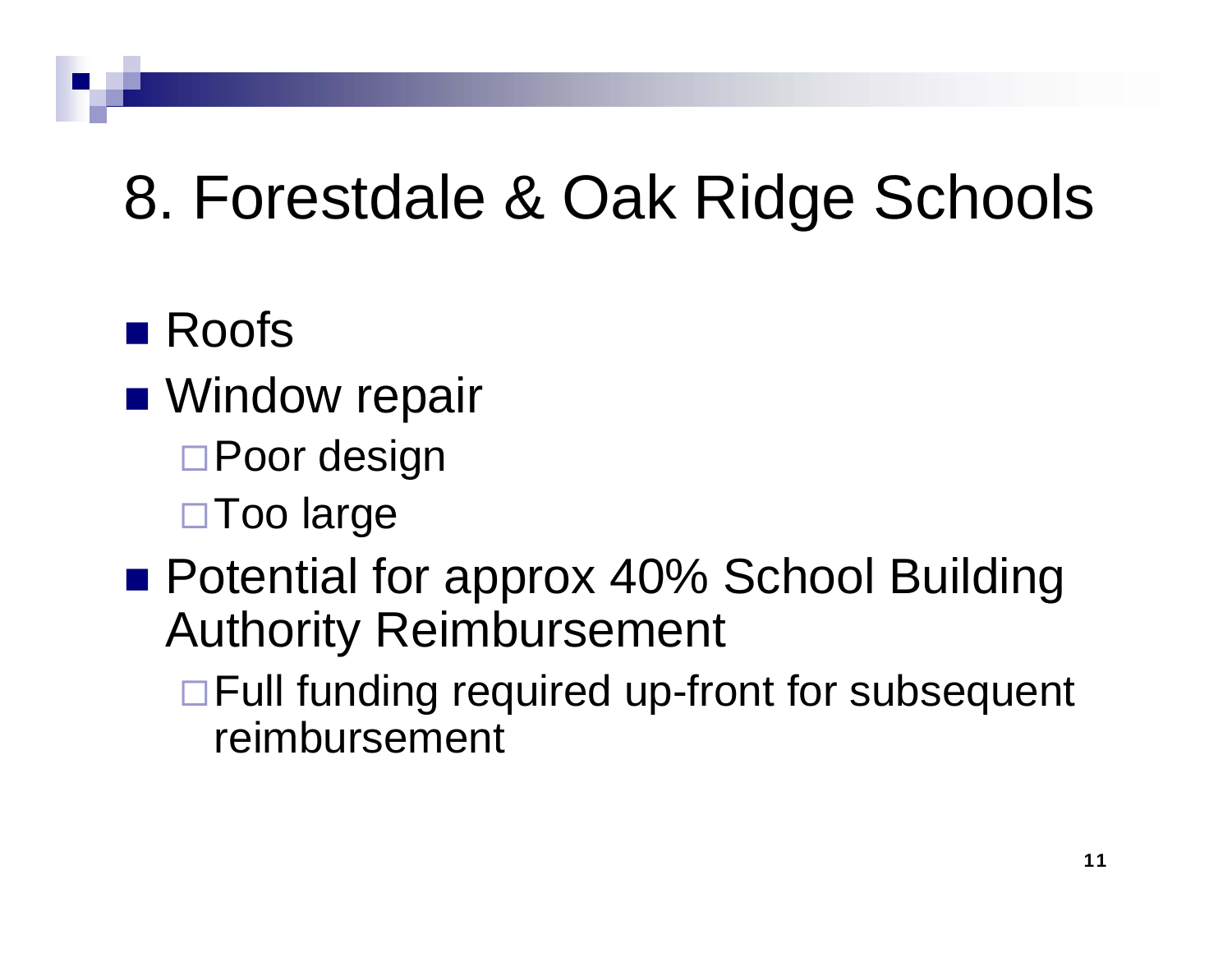# 9. Sandwich Hollows Golf Clubhouse

- Complete the funding for handicapped accessibility improvements required by state and federal law (ADA)
	- **□Elevator**
	- Bathrooms
	- □ \$250,000 of the total cost already funded from Sandwich Hollows golf revenues
		- **Architectural and engineering work already** complete– "shovel ready"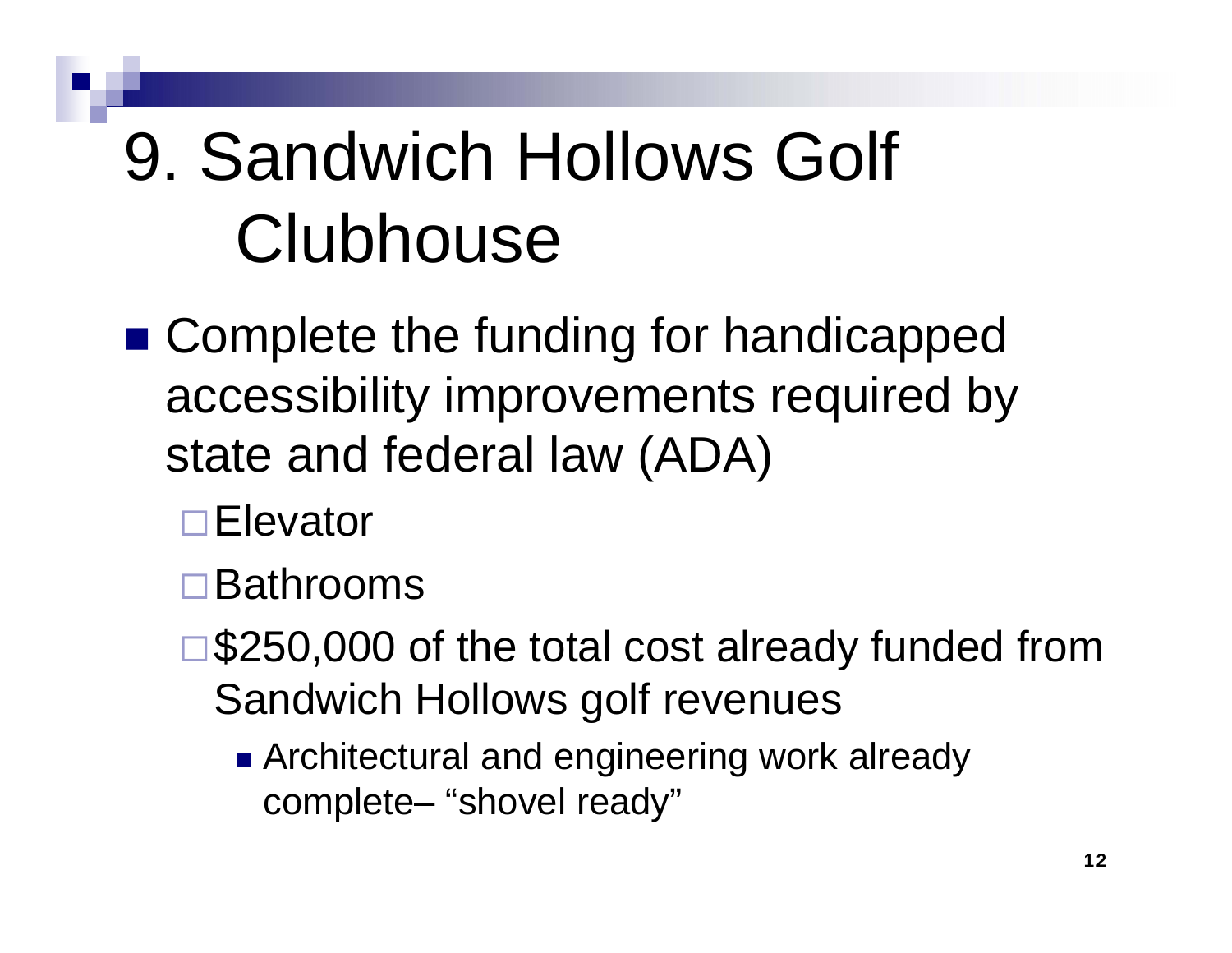## Building Project List (Alternate)

| <b>Project</b>                               | Cost                       |           |
|----------------------------------------------|----------------------------|-----------|
| <b>Fire Department Headquarters</b>          | \$                         | 990,000   |
| <b>Consultant for Public Safety Building</b> | \$                         | 100,000   |
| <b>Fire Station Three</b>                    | \$                         | 145,000   |
| <b>Police Station</b>                        | \$                         | 200,000   |
| Jan Sebastian Drive Town Office              | $\mathfrak{P}$             | 60,000    |
| <b>Human Services Building</b>               | $\mathbf 3$                | 120,000   |
| <b>DPW Building</b>                          | $\mathfrak{P}$             | 140,000   |
| <b>Sandwich Public Library</b>               | \$                         | 380,000   |
| <b>Forestdale School</b>                     | \$                         | 1,190,000 |
| Oak Ridge School                             | $\boldsymbol{\mathcal{S}}$ | 1,190,000 |
| Forestdale & Oak Ridge Window Repairs        | $\mathbf 3$                | 100,000   |
| <b>Sandwich Hollows Accessibility</b>        | \$                         | 300,000   |
| <b>Project Manager</b>                       | \$                         | 150,000   |
| Inflation                                    | \$                         | 300,000   |
|                                              |                            |           |
| TOTAL                                        | \$                         | 5,365,000 |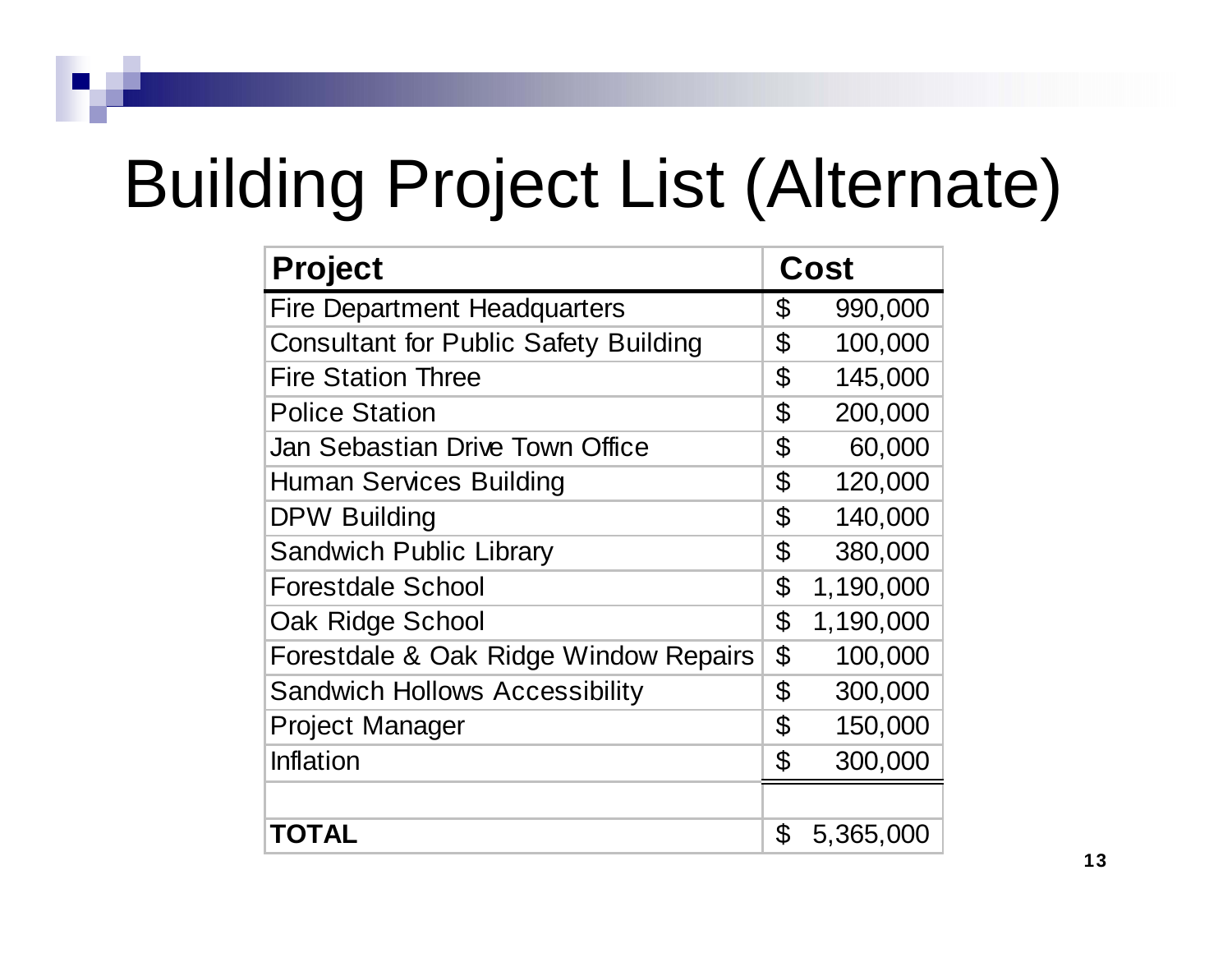### Recent Debt History & Impact of Recommendation

- $\mathbb{R}^2$  Debt decreasing from tax bills
	- $\Box$  Since FY07 debt portion of tax bill decreased \$2.4 million or \$225 for average household bill
- \$5.5 million debt exclusion
	- $\square$  10 year bond at 4%
	- $\Box$  Average cost over 10 year period = \$60 / year tax increase to average household
	- $\Box$ Current average home valuation  $= $376,800$
- **If School Building Authority approval received for Oak** Ridge & Forestdale roofs, total amount actually bonded will be closer to \$4.5 million
	- $\Box$ Average cost over 10 year period  $= $50 /$  year tax increase to average household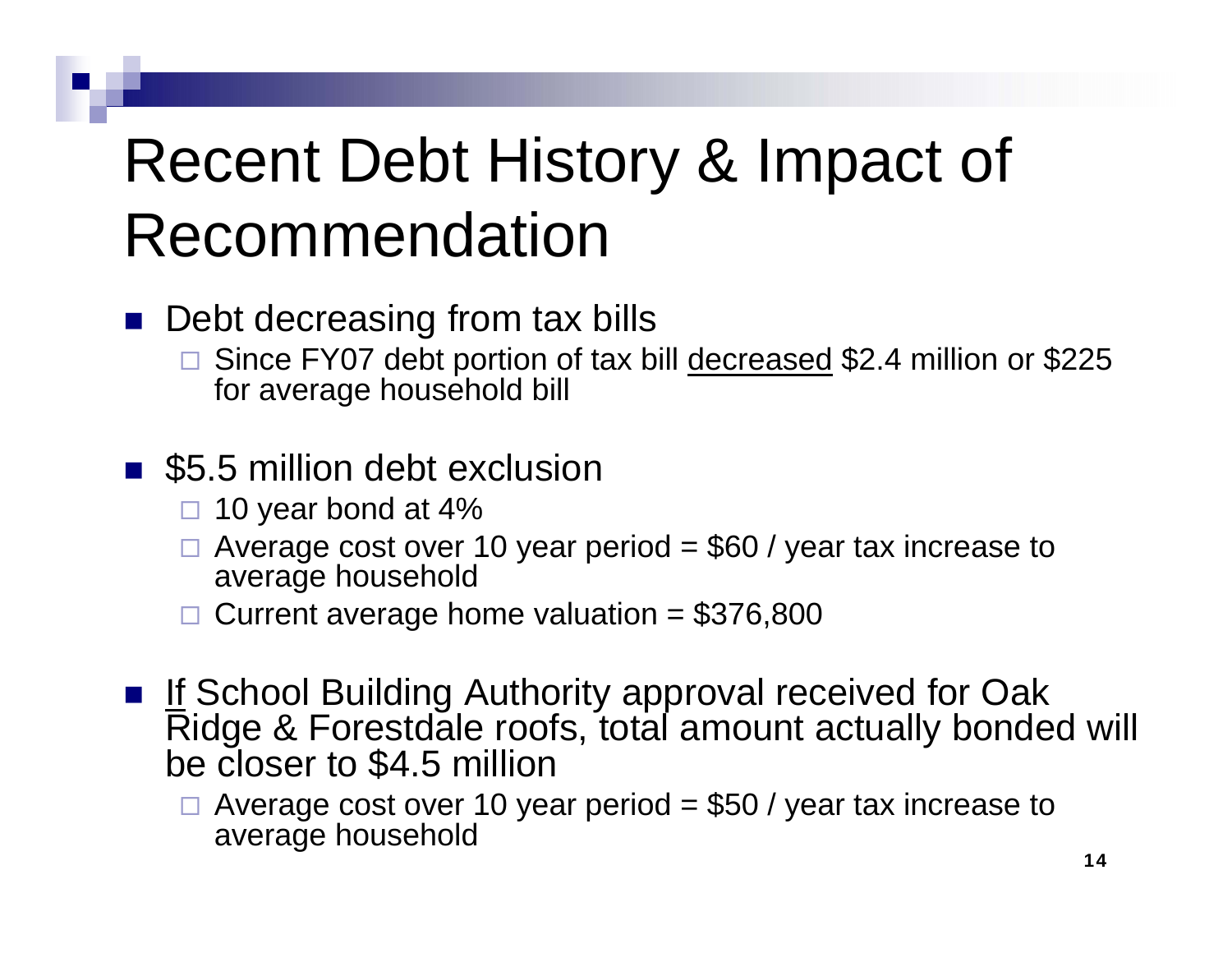### Total Exempt Debt Service